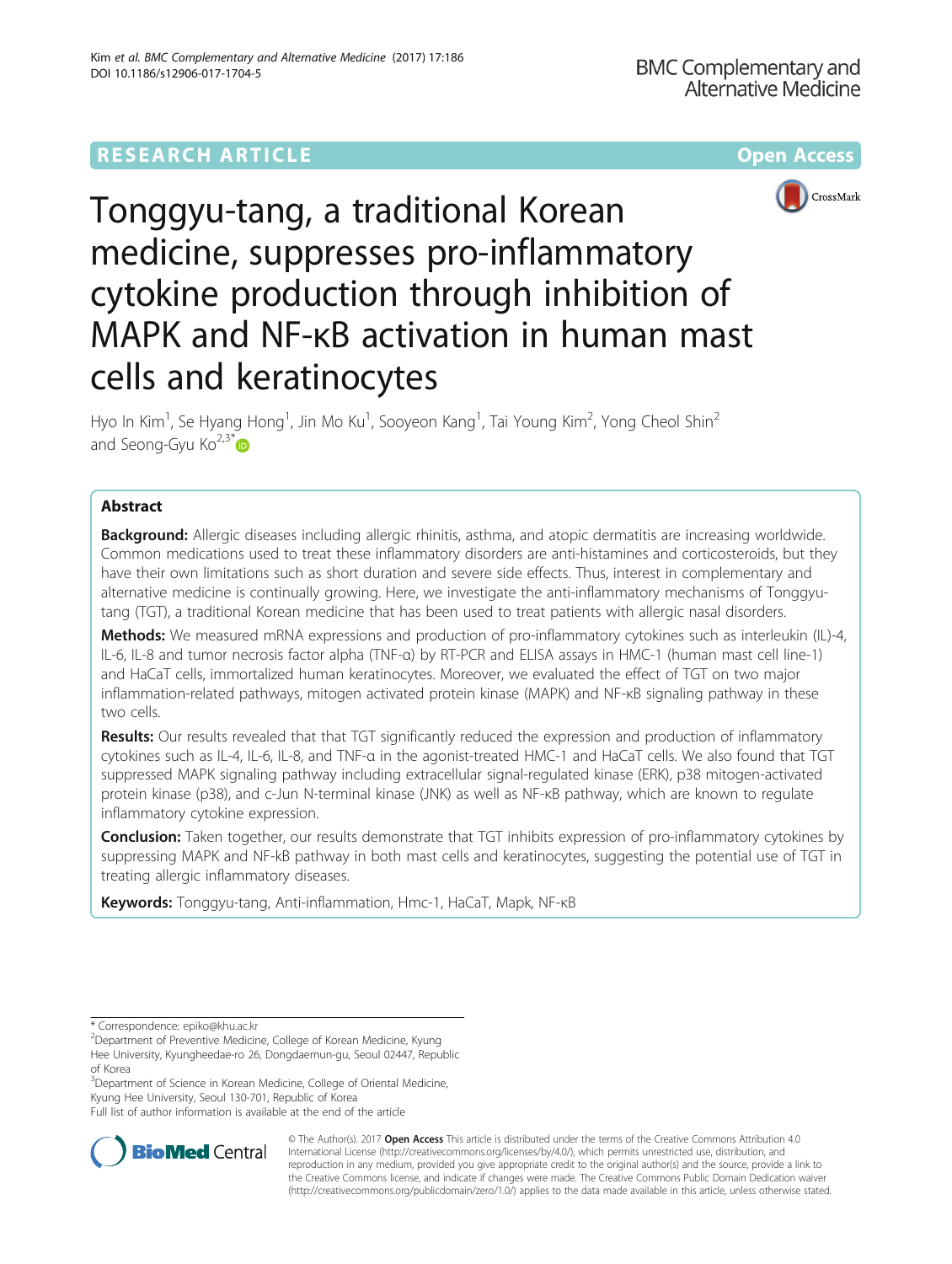## <span id="page-1-0"></span>Background

Allergic diseases are often caused by numerous inflammatory mediators such as histamine, chemokines, and cytokines from immune cells, which are affected by inflammatory cytokines from T cells and immunoglobulin E (IgE) from B cells [\[1](#page-6-0), [2\]](#page-6-0). When the allergens enter the human body, phagocytes such as dendritic cells and macrophages process and present them to T cells, resulting in differentiation of naïve T cells into cytotoxic T (Tc) cells or helper T (Th) cells. While activated Tc cells kill infected cells, Th cells, especially Th2 cells, release interleukin (IL)-4, IL-6 and IL-10 to induce B cells to produce IgE, which in turn activates mast cells for histamine secretion [\[3](#page-6-0), [4](#page-6-0)].

Current medications commonly used to relieve symptoms of allergic reactions are anti-histamines and corticosteroids, but they have their own limitations such as short duration and severe side effects [\[5](#page-6-0), [6](#page-6-0)]. Thus, the use of complementary and alternative medicine to treat allergic diseases is largely gaining an interest. In traditional Korean Medicine, several herbal medicines have been used for the treatment of allergic inflammation. Especially, Tonggyu-tang (TGT) composed of 12 herbs (Table 1), similarly Pyeongwee-San [[7](#page-6-0)], Biyeom-Tang [\[8](#page-6-0)], Hyeonggaeyeongyo-Tang [[9](#page-6-0)] and So-Cheon-Ryon-Tang [[10\]](#page-6-0) have shown anti-inflammatory effects on patients with allergic nasal disorder.

TGT was first seen in Dongeuibogam, seventeenthcentury textbook on Korean medicine, written by the

Table 1 Components of TGT

| Tonggyu-tang; TGT                                | Component<br>ratio (%) | References     |
|--------------------------------------------------|------------------------|----------------|
| Ledebouriella divaricata Hiroe                   | 6.46                   |                |
| Angelica koreanum Kitagawa                       | 6.46                   |                |
| Angelica tenuissima Nakai                        | 6.46                   | 22             |
| Cimicifuga heracleifolia Kom.                    | 6.46                   |                |
| Pueraria thunbergiana Benth.                     | 6.46                   | 23             |
| Ligusticum wallichii var. officinale Yook.       | 4.82                   |                |
| Atractylodes lancea DC.                          | 9.69                   |                |
| Thuja orientalisl.                               | 12.92                  | 24–26          |
| Ephedra sinica Stapf.                            | 3.23                   | 27, 28, 37     |
| Zanthoxylum schinifolium S.Z.                    | 3.23                   | 29             |
| Asarum sieboldii var. seoulense Nakai            | 2.58                   | 30, 38         |
| Glycyrrhiza glabra                               | 6.46                   | $31 - 34, 35$  |
| Astragalus membranaceus var.<br>mongholicus Bung | 12.92                  | 12, 13, 36, 39 |
| Xanthium strumarium L.                           | 6.46                   | 14, 40         |
| Magnolia denudate Desr.                          | 2.94                   | 15, 41         |
| Mentha arvensis var. piperascens Makinv.         | 2.47                   | 16, 42         |
| Total                                            | 100                    |                |

famous royal physician, Heo Joon [\[11](#page-6-0)]. In this study, we modified ingredients of the original TGT by adding Astragalus membranaceus var. mongholicus Bung, Xanthium strumarium L., Magnolia denudate Desr. and Mentha arvensis var. piperascens Makinv, which are known to possess anti-inflammatory activities [[12](#page-6-0)–[16\]](#page-6-0).

Although TGT has been commonly used for the treatment of allergic diseases, its underlying molecular mechanism of anti-inflammatory effect is unknown yet. Therefore, we hereby investigate the anti-inflammatory effect and the detailed molecular mechanism of TGT in HMC-1 (human mast cell line-1) and HaCaT cells which both participate in allergic disorders.

## **Methods**

#### Chemicals and reagents

TGT was provided by Hanpoong pharmaceutical company (Jeonju, Korea) in a form of powder, which was dissolved in D.W. Phorbol 12-myristate 13-acetate (PMA), dimethyl sulfoxide (DMSO), ionomycin, lipopolysaccharide (LPS) and 3-[4,5-dimetylthiazol-2-yl]-2,5-diphenyltetrazoliumbromide (MTT) were purchased from Sigma-Aldrich Co. (St. Louis, MO, USA). Dulbecco's phosphate-buffered saline (DPBS), Iscove's Modified Dulbecco's Medium (IMDM), Dulbecco's Modified Eagle's medium (DMEM), penicillin and streptomycin were obtained from WELGNE (Gyeongsan, Korea). 3-(4,5-dimethylthiazol-2-yl)-5-(3-carboxymethoxyphenyl)-2-(4-sulfophenyl)-2H–tetrazolium (MTT) was from Promega (Maddison, WI, USA). Fetal bovine serum (FBS) was obtained from GR scientific (Bedford, UK) and EZ-cytox was purchased from DoGEN (Seoul, Korea). Human mRNA primers (IL-4, IL-6, IL-8, IL-13, tumor necrosis factor alpha (TNF-α), glyceraldehyde 3-phosphate dehydrogenase (GAPDH) were purchased from Bioneer (Daejeon, Korea). Antibodies were obtained from Cell signaling Technology, Inc. (Danvers, MA, USA), and enzyme-linked immunosorbent assays (ELISA) antibodies were obtained from BD Biosciences (San Jose, CA, USA) and R&D Systems (Minneapolis, MN, USA).

## Cell culture and treatment

HMC-1 cells were grown in IMDM and HaCaT cells in DMEM, all supplied with 1% penicillin and streptomycin and 10% FBS, incubated at 37 °C, 5%  $CO<sub>2</sub>$  and 95% humidity. HMC-1 cells were stimulated with 5 ng/ml horbol 12-myristate 13-acetate (PMA) (Sigma-Aldrich, St. Louis, MO, USA) plus 500 ng/ml ionomycin and HaCaT cells were stimulated with 1 μg/ml LPS. After stimulating cells, TGT was treated at various concentrations for 24 h.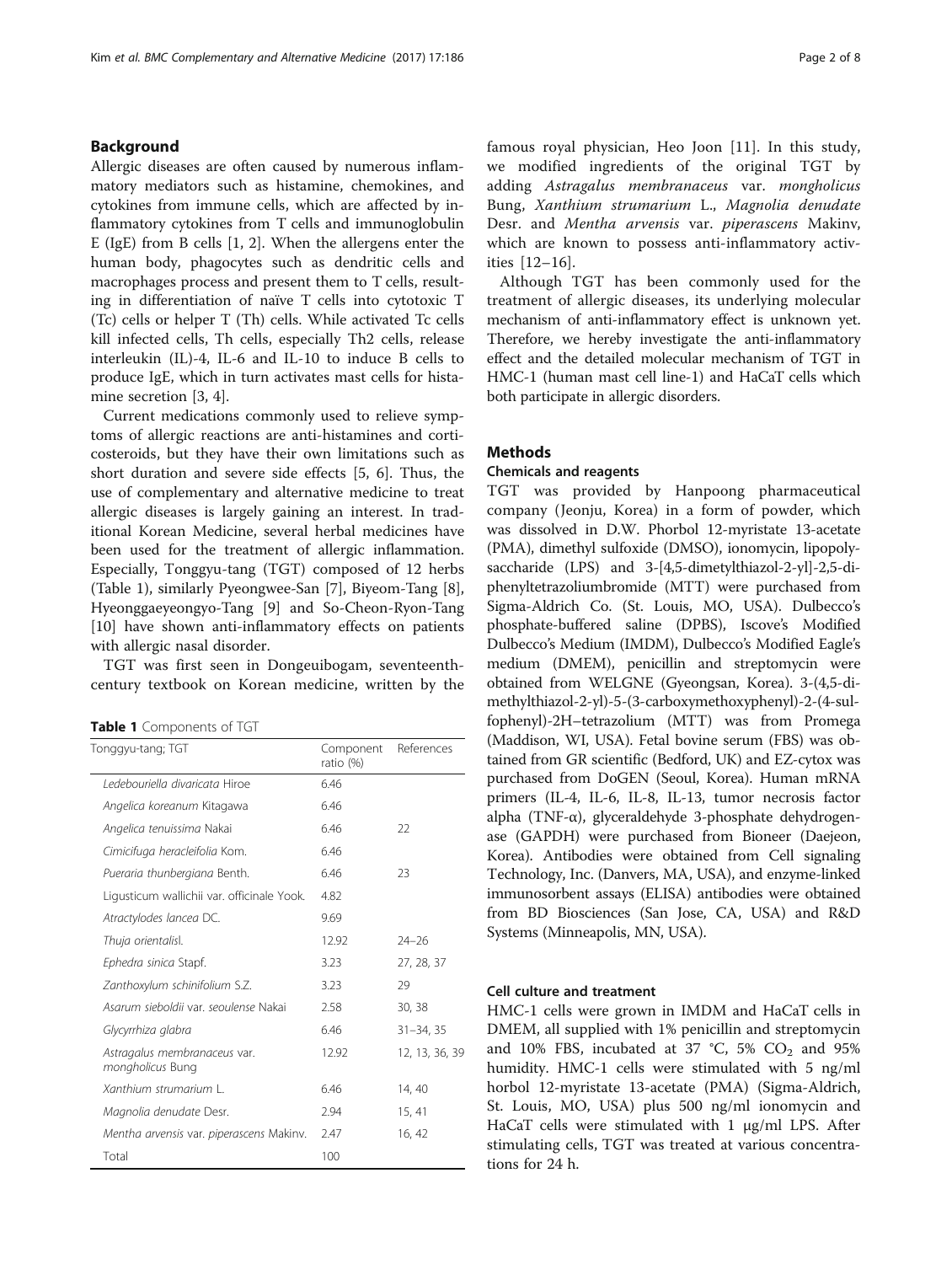#### Cell viability measurement with MTS assay or MTT assay

HMC-1 cells HaCaT cells were treated with various concentrations of TGT (0, 10, 20, 50, 100, 200,500 and 1000 μg/ml) with or without 5 ng/ml PMA plus 500 ng/ml ionomycin or LPS 1 μg/ml After 24 h, cells were treated with MTS or MTT reagent solution for 1 h, then absorbance was measured at 490 nm or 540 nm using a microplate.

## RNA extraction and RT-PCR

Total RNA was extracted using an R&A blue™ Total RNA Extraction Kit (iNtRON Biotech, Korea). For measurement of RNA concentration, a Nanodrop 1000 (Thermo Fisher scientific, Waltham, MA, USA) was used. cDNA was prepared from 1 μg of total RNA using a cDNA synthesis kit (Takara Bio Inc., Kusatsu, Japan). 1 μl of cDNA were used for RT-PCR assays. The list of primers used in this study is shown in Table 2.

## Cytokine release measurement with ELISA

Enzyme-linked immunosorbent assay (ELISA) was performed using kits from R&D systems (Minneapolis, MN, USA) and BD Biosciences (San Jose, CA, USA). Briefly, samples and cytokine standards were added in 96-well plates coated with coating buffer at 4 °C for overnight and After washing with 0.05% Tween-20 phosphate-buffered saline (PBST) and blocked plates using Assay diluent with antibodies of IL-4, IL-6, IL-8, TNF-α (BD Biosciences, San Jose, CA, USA) and IL-13 (R&D systems, Minneapolis, MN, USA), and incubated at 37 °C for 1 h. After the plates were washed, biotinylated antibodies were added and the plates were left in RT for additional 2 h. The plates were then washed, incubated with AP for 30 min at 37 °C. Then TBS substrate solution was added and absorbance was measured at 450 nm by a microplate reader.

| Table 2 Reverse-Transcriptase PCR primer sequences of |  |  |
|-------------------------------------------------------|--|--|
| oligonucleotide                                       |  |  |

| Oligonucleotide |   |                              |
|-----------------|---|------------------------------|
| GAPDH           | F | GCT CTT CAC CAC CAT GGA GA   |
|                 | R | CGC CCA TCA CGC CAC AGT TT   |
| $   -4$         | F | TGC CTC CAA GAA CAC AAC TG   |
|                 | R | CTC TGG TTG GCT TCC TTC AC   |
| $II -6$         | F | AAC CTT CCA AAG ATG GCT GAA  |
|                 | R | CAG GAA CTG GAT CAG GAC TTT  |
| $II - 8$        | F | TCA GTG CAT AAA GAC ATA CTCC |
|                 | R | TGG CAT CTT CAC TGA TTC TTG  |
| $TNF-\alpha$    | F | TGA GCA CTG AAA GCA TGA TCC  |
|                 | R | ATC ACT CCA AAG TGC AGC AG   |

## Western blot assay

Cells were harvested, washed with 1 ml DPBS and lysed with RIPA buffer (150 mM NaCl, 1% NP-40, 0.5% DOC, 0.1% SDS, 50 mM Tris (pH 8.0), 1 mM EDTA, 1 mM PMSF, 1 mM NaF, 1 mM  $Na<sub>3</sub>PO<sub>4</sub>$ , 1 μg /ml aprotinin, leupeptin, pepstatin) and incubated in ice for 20 min. Total cell lysates were then centrifuged at  $13,000\times g$  for 20 min at 4 °C to remove the insoluble materials. Next, the total concentration of extracted proteins was determined at 15 μg, and then separated by 10% sodium dodecyl sulfatepolyacrylamide gel electrophoresis (SDS-PAGE) and transferred onto nitrocellulose membranes. The membranes were blocked with 0.1% PBST supplied with 2% skimmed milk and 2% bovine serum albumin (BSA) (Sigma-Aldrich, St. Loius, MA, USA) for 1 h at RT. After 4 times of 15 min washing with PBST, the membranes were incubated with primary antibodies diluted at 1:1000 at 4 °C overnight. After incubation, the membranes were washed with PBS for 15 min, 4 times, and then incubated with secondary antibodies diluted at 1:4000 for 1 h at RT. The protein signals were developed by the ECL detection kit (DoGEN, Seoul, Korea).

#### Statistical analysis

Results are expressed as the mean ± standard error (S.E.) of independent experiments, and statistical analyses were performed using ONEWAY ANOVA to determine differences between groups. All statistical analyses were performed using GraphPad Prism 5 (GraphPad Software, Inc., La Jolla, CA, USA). Values with  $p < 0.05$ and  $p \ll 0.05$  are considered to indicate statistical significance.

#### Results

## Effect of TGT on expression and production of inflammatory cytokines in HMC-1 cells

In order to examine the anti-inflammatory effects of TGT, we used the human mast cell line-1, HMC-1 cells, one of the most representative cells for studying inflammatory response. First, to evaluate the effect of TGT on HMC-1 cell viability, an MTS assay was performed. As a result, TGT did not affect HMC-1 viability up to concentration of 1000 μg/ml (Additional file [1](#page-5-0): Fig. S1a). Next, to evaluate the anti-inflammatory effect of TGT, HMC-1 cells were stimulated with both PMA and ionomycin (PI), followed by treatment with various concentrations of TGT (100, 200, 500, 1000 μg/ml). As in Fig. [1a](#page-3-0) and [b,](#page-3-0) PI treatment of HMC-1 cells increased mRNA levels of IL-4, IL-6 and TNF-α. Adding of TGT significantly reduced the mRNA expression of these cytokines. Note that in the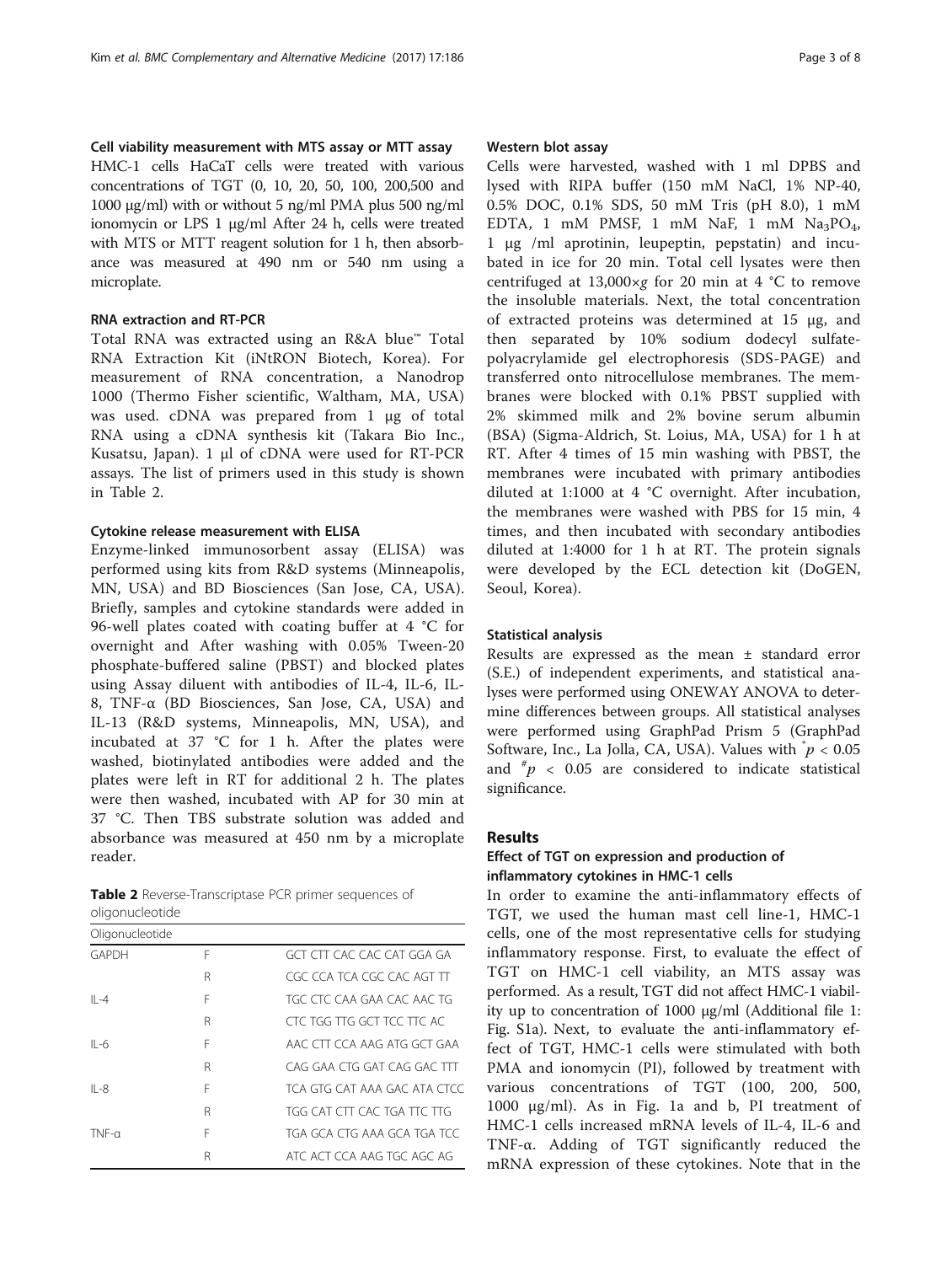

<span id="page-3-0"></span>

PI-treated HMC-1 cells, TGT did not cause significant cell cytotoxicity up to 1000 μg/ml as well (Additional file [1](#page-5-0): Fig. S1b). Furthermore, we assessed the effect of TGT on cytokine production by ELISA. As shown in Fig. 2, TGT treatment significantly reduced production of IL-4, IL-6 and TNF-α in the PI-treated HMC-1 cells.

## Effect of TGT on MAPK signaling pathway in HMC-1 cells

To understand the molecular mechanism underlying the inhibitory effects of TGT on cytokine expression, we examined the mitogen activated protein kinase (MAPK) signaling pathway that is known to be closely related to allergy diseases by regulating the expressions of inflammatory cytokines such as TNF-α and IL-6 [[17](#page-6-0), [18](#page-6-0)]. We observed that TGT treatment of HMC-1 cells suppressed the PI-induced activation of extracellular signal-regulated kinase (ERK), p38 mitogen-activated protein kinase (p38), and c-Jun Nterminal kinase (JNK) in a dose-dependent manner (Fig. [3a](#page-4-0)).

Effect of TGT on NF-κB signaling pathway in HMC-1 cells NF-κB also plays a pivotal role in immune responses by regulating the expressions of various inflammatory cytokines. Under phosphorylated and degraded situations of



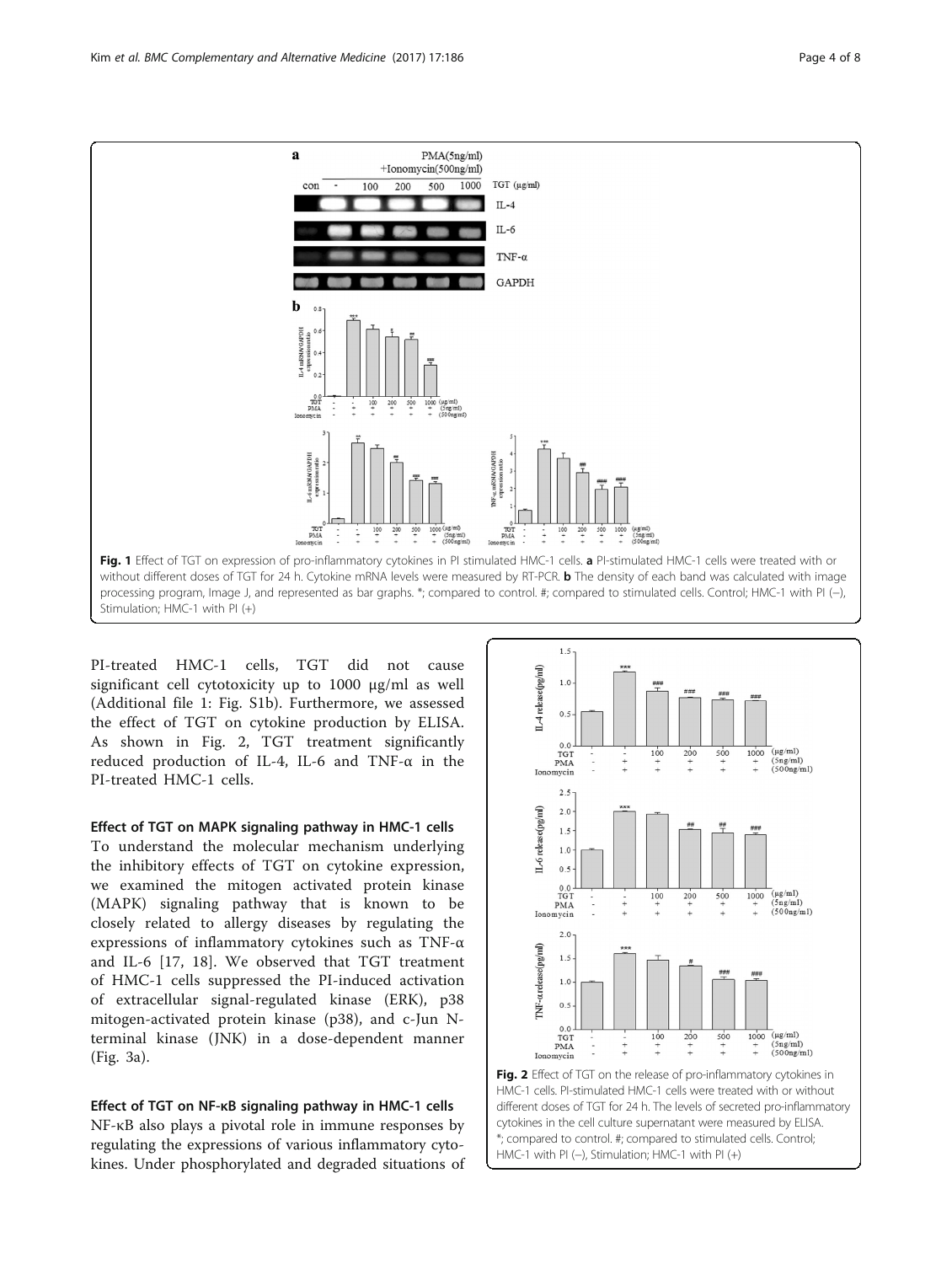<span id="page-4-0"></span>

IκB, NF-κB are translocated into the nucleus, then initiate inflammatory-related gene transcription [[19](#page-6-0), [20\]](#page-6-0). We found that increased phosphorylation levels of IKKα/β, IκBα/β, as well as STAT3 by PI treatment were inhibited by TGT co-treatment in a dose-dependent manner in HMC-1 cells (Fig. 3b).

### Effect of TGT on inflammatory cytokines in HaCaT cells

Given that TGT suppresses the cytokine expression in HMC-1 cells, we next investigated the inhibitory effect of TGT on cytokine expression in HaCaT cells, an immortalized human keratinocytes. Of note, TGT did not show significant cytotoxicity in mock or LPS-treated HaCaT cells (Additional file 2: Fig. S2). Similar to HMC-1 cells, treatment of HaCaT cells with TGT markedly reduced the LPS-induced expression and production of inflammatory cytokines including IL-4, IL-6, IL-8 and TNF-α, as measured by RT-PCR and ELISA, respectively (Figs. 4 and [5\)](#page-5-0).

## **Discussion**

Allergic diseases such as allergic rhinitis, atopic dermatitis and asthma share a number of pathogenic and epidemiological features. Although detailed mechanisms of these diseases at the cellular level are still unclear, recent studies have focused on the roles of immune cells, especially Th2 cells in the pathogenesis of these allergic disorders [\[21](#page-6-0)].

TGT is an herbal medicine composed of 12 different herbs that are frequently used for treatment of patients with nasal disorder [\[11](#page-6-0)]. In this study, we added 4 additional anti-inflammatory herbs including Astragalus membranaceus, Xanthium strumarium, Magnolia denudate, and Mentha arvensis, to the original constituents to increase TGT's anti-allergic effects. Among these 16 herbs in the formulation of TGT, a number of studies



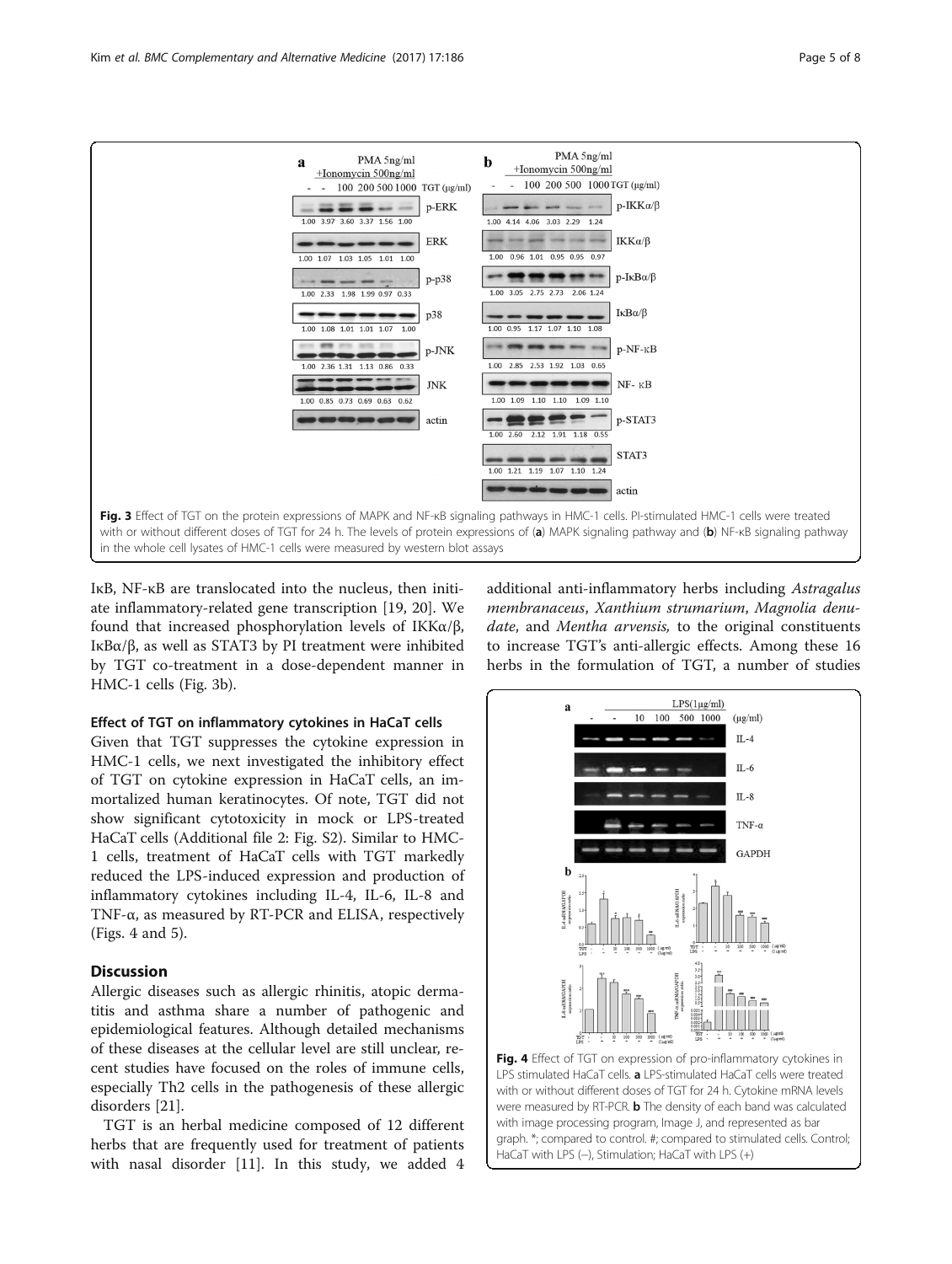<span id="page-5-0"></span>

have showed that extracts or an active compound from individual herbs have anti-inflammatory activities (Table [1\)](#page-1-0) [\[12](#page-6-0)–[16](#page-6-0), [22](#page-6-0)–[36\]](#page-7-0). Especially, six herbs including Ephedra sinica and Asarum sieboldii have been reported to have anti-histamine actions like inhibition of histamine release from mast cells or several histamine-mediated biological processes [[37](#page-7-0)–[42\]](#page-7-0).

Since no studies have been performed to examine cellular and molecular actions of TGT, we sought to investigate the effects of TGT on human mast cells and keratinocytes. Mast cells play a key role in the development of allergic responses by releasing inflammatory mediators such as TNF-α, IL-6, IL-8, IL-13, and histamine [\[43](#page-7-0), [44](#page-7-0)]. IL-6 stimulates the growths of neutrophils and B cells, and IL-13 influence the apoptosis and survival of eosinophils, respectively [[45](#page-7-0)–[47](#page-7-0)].

In this study, we showed that TGT significantly reduced the expression and production of inflammatorycytokines in both HMC-1 and HaCaT cells. MAPK such as ERK, p38, and JNK are closely involved in the synthesis of inflammation mediators. Therefore, inhibitors targeting MAPKs are developed to reduce inflammation [[48\]](#page-7-0). Our findings showed that TGT inhibits agonistinduced MAPK activation in a dose-dependent manner. Furthermore, we found that TGT treatment suppressed the agonist-induced activation of NF-κB pathway which is another important cellular signaling pathway for production of inflammatory cytokines. Overall, our results suggest that TGT can be effective treatment option for patients with inflammatory disorders including allergic

rhinitis, atopic dermatitis through suppressing MAPK and NF-κB mediated production of inflammatory cytokines.

#### Conclusions

Our results clearly indicate that TGT has suppressing activity on expression and production of pro-inflammatory cytokines through inhibition of MAPK and NF-κB signaling pathways in mast cells and keratinocytes. Therefore, TGT can be used to reduce inflammatory symptoms in allergic disorders including not only allergic rhinitis but also atopic dermatitis and asthma.

## Additional files

[Additional file 1: Figure S1.](dx.doi.org/10.1186/s12906-017-1704-5) Effect of TGT on the viability of PMA and Ionomycin (PI)-stimulated HMC-1 cells. Various concentration of TGT was added to PI treated HMC-1 cells. Cell viability was measured by MTS assay. \*; compared to control. #; compared to stimulated cells. Control; HMC-1 with PI (-), Stimulation; HMC-1 with PI (+). (TIFF 82 kb)

[Additional file 2: Figure S2.](dx.doi.org/10.1186/s12906-017-1704-5) Effect of TGT on the viability of LPSstimulated HaCaT cells. Various concentration of TGT was added to LPS treated HaCaT cells. Cell viability was measured by MTT assay. \*; compared to control. #; compared to stimulated cells. Control; HaCaT with LPS (−), Stimulation; HaCaT with LPS (+). (TIFF 91 kb)

#### Abbreviations

ANOVA: One-way analysis of variance; DMEM: Dulbecco's Modified Eagle's medium; DMSO: dimethyl sulfoxide; DPBS: Dulbecco's phosphate-buffered saline; ELISA: enzyme-linked immunosorbent assays; ERK: extracellular signalregulated kinase;; FBS: fetal bovine serum; GAPDH: glyceraldehyde 3 phosphate dehydrogenase; HMC-1: human mast cell line-1;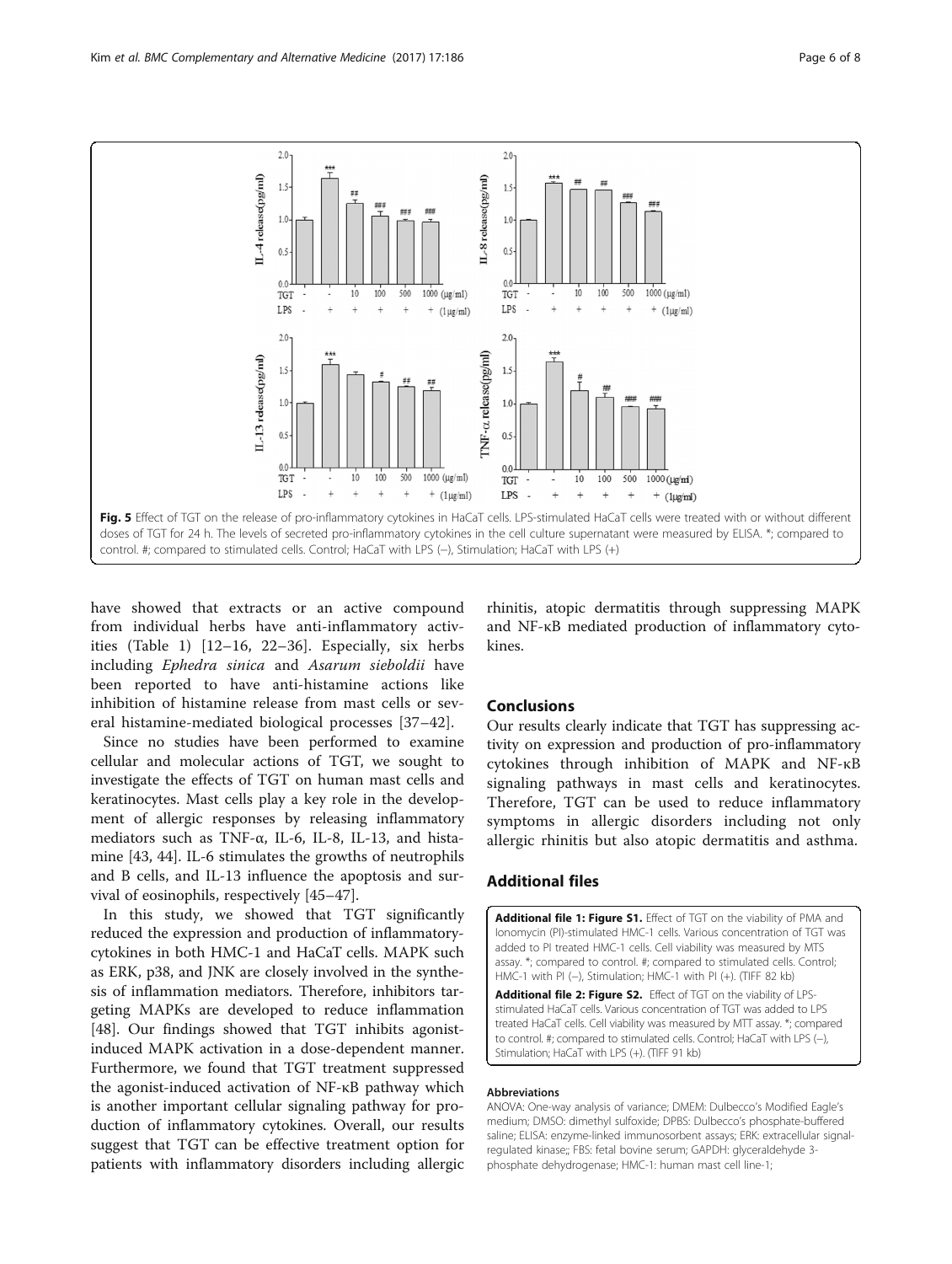<span id="page-6-0"></span>IgE: immunoglobulin E; IL: Interleukin; IMDM: Iscove's Modified Dulbecco's Medium; JNK: c-Jun N-terminal kinase; LPS: Lipopolysaccharide; MAPK: Mitogen activated protein kinase; MTS: 3-(4,5-dimethylthiazol-2-yl)-5- (3-carboxymethoxyphenyl)-2-(4-sulfophenyl)-2H–tetrazolium; MTT: 3-[4,5 dimetylthiazol-2-yl]-2,5-diphenyltetrazoliumbromide; p38: p38 mitogenactivated protein kinase; PBST: Tween-20 phosphate-buffered saline; PI: PMA and ionomycin; PMA: Phorbol 12-myristate 13-acetate; SDS-PAGE: sodium dodecyl sulfate-polyacrylamide gel electrophoresis (SDS-PAGE); Tc: Cytotoxic T; TGT: Tonggyu-tang; Th: Helper T; TNF-α: Tumor necrosis factor alpha

#### Acknowledgements

Not applicable.

#### Funding

This research was supported by a grant from Korean Medicine R&D Project of the Ministry of Health and Welfare (HI12C1889).

#### Availability of data and materials

Materials and data of this study are available to other researchers upon request.

#### Authors' contributions

Conceived and designed the experiments: HIK and S-GK; Performed the experiments: HIK, SHH, JMK and S-YK; Analyzed the data: HIK and TYK; Contributed reagents/materials/analysis tools: TYK, YCS and S-GK; Wrote the paper: HIK. All authors read and approved the final manuscript.

#### Competing interest

The authors declare that they have no competing interests.

#### Consent for publication

Not applicable.

#### Ethics approval and consent to participate Not applicable.

#### Author details

<sup>1</sup>Department of Science in Korean Medicine, Graduate School, Kyung Hee University, Kyungheedae-ro 26, Dongdaemun-gu, Seoul 02447, Republic of Korea. <sup>2</sup> Department of Preventive Medicine, College of Korean Medicine, Kyung Hee University, Kyungheedae-ro 26, Dongdaemun-gu, Seoul 02447, Republic of Korea. <sup>3</sup>Department of Science in Korean Medicine, College of Oriental Medicine, Kyung Hee University, Seoul 130-701, Republic of Korea.

## Received: 3 December 2016 Accepted: 23 March 2017 Published online: 31 March 2017

#### References

- 1. Bradding P, Feather IH, Wilson S, Bardin PG, Heusser CH, Holgate ST, et al. Immunolocalization of cytokines in the nasal mucosa of normal and perennial rhinitic subjects. The mast cell as a source of IL-4, IL-5, and IL-6 in human allergic mucosal inflammation. J Immunol. 1993;151(7):3853–65.
- 2. Minty A, Chalon P, Derocq JM, Dumont X, Guillemot JC, Kaghad M, et al. Interleukin-13 is a new human lymphokine regulating inflammatory and immune responses. Nature. 1993;362(6417):248–50.
- 3. Hammad H, Lambrecht BN. Dendritic cells and epithelial cells: linking innate and adaptive immunity in asthma. Nat Rev Immunol. 2008;8(3):193–204.
- 4. Holgate ST, Polosa R. Treatment strategies for allergy and asthma. Nat Rev Immunol. 2008;8(3):218–30.
- 5. Hoyte FC, Katial RK. Antihistamine therapy in allergic rhinitis. Immunol Allergy Clin N Am. 2011;31(3):509–43.
- 6. Hajar T, Leshem YA, Hanifin JM, Nedorost ST, Lio PA, Paller AS, et al. A systematic review of topical corticosteroid withdrawal ("steroid addiction") in patients with atopic dermatitis and other dermatoses. J Am Acad Dermatol. 2015;72(3):541–9. e2
- 7. Oh HA, Kim HM, Jeong HJ. Alleviation of allergic rhinitis symptoms with Pyeongwee-san extract (KMP6). Immunopharmacol Immunotoxicol. 2012;34(1):135–42.
- 8. Jeong KT, Kim SG, Lee J, Park YN, Park HH, Park NY, et al. Anti-allergic effect of a Korean traditional medicine, Biyeom-tang on mast cells and allergic rhinitis. BMC Complement Altern Med. 2014;14:54.
- 9. Hong SH, Kim SR, Choi HS, Ku JM, Seo HS, Shin YC, et al. Effects of Hyeonggaeyeongyo-tang in ovalbumin-induced allergic rhinitis model. Mediat Inflamm. 2014;2014:418705.
- 10. Ku JM, Hong SH, Kim SR, Choi HS, Seo HS, Jang BH, et al. Anti-allergic effects of so-Cheong-Ryong-tang in ovalbumin-induced allergic rhinitis model. Eur Arch Otorhinolaryngol. 2016;273(1):123–31.
- 11. Lee K-J, Nam H-J, Kim Y-B. Effect of Tongqiao-tang on OVA induced allergic rhinitis mouse model. The Journal of Korean Oriental Medicine. 2008;29(5):96–103.
- 12. Ryu M, Kim EH, Chun M, Kang S, Shim B, Yu YB, et al. Astragali radix elicits anti-inflammation via activation of MKP-1, concomitant with attenuation of p38 and Erk. J Ethnopharmacol. 2008;115(2):184–93.
- 13. Qin Q, Niu J, Wang Z, Xu W, Qiao Z, Gu Y. Astragalus Membranaceus inhibits inflammation via phospho-P38 mitogen-activated protein kinase (MAPK) and nuclear factor (NF)-kappaB pathways in advanced glycation end product-stimulated macrophages. Int J Mol Sci. 2012;13(7):8379–87.
- 14. Yeom M, Kim JH, Min JH, Hwang MK, Jung HS, Sohn Y. Xanthii fructus inhibits inflammatory responses in LPS-stimulated RAW 264.7 macrophages through suppressing NF-kappaB and JNK/p38 MAPK. J Ethnopharmacol. 2015;176:394–401.
- 15. Kim D-Y, Jeong W-S, Moon H-C, Park S-J. Water extract of flowers of Magnolia denudata inhibits LPS-induced nitric oxide and pro-inflammatory cytokines production in Murine peritoneal macrophage by inhibiting NF-{\kappa}B activation. Korean Journal of Oriental Physiology and Pathology. 2007;21(4):916–20.
- 16. Verma SM, Arora H, Dubey R. Anti inflammatory and sedative hypnotic activity of the methanolic extract of the leaves of Mentha arvensis. Anc Sci Life. 2003;23(2):95–9.
- 17. Kyriakis JM, Avruch J. Mammalian MAPK signal transduction pathways activated by stress and inflammation: a 10-year update. Physiol Rev. 2012;92(2):689–737.
- 18. Pearson G, Robinson F, Beers Gibson T, Xu BE, Karandikar M, Berman K, et al. Mitogen-activated protein (MAP) kinase pathways: regulation and physiological functions. Endocr Rev. 2001;22(2):153–83.
- 19. Finco TS, Baldwin AS. Mechanistic aspects of NF-kappa B regulation: the emerging role of phosphorylation and proteolysis. Immunity. 1995;3(3):263–72.
- 20. Barnes PJ, Karin M. Nuclear factor-kappaB: a pivotal transcription factor in chronic inflammatory diseases. N Engl J Med. 1997;336(15):1066–71.
- 21. Zheng T, Yu J, Oh MH, Zhu Z. The atopic march: progression from atopic dermatitis to allergic rhinitis and asthma. Allergy Asthma Immunol Res. 2011;3(2):67–73.
- 22. Kim H, Bae S, Kwon KY, Hwang YI, Kang JS, Lee WJ. A combinational effect of acetaminophen and oriental herbs on the regulation of inflammatory mediators in microglia cell line, BV2. Anat Cell Biol. 2015;48(4):244–50.
- 23. Min SW, Park YJ, Kim DH. Kakkalide and its metabolite irisolidone ameliorate carrageenan-induced inflammation in mice by inhibiting NF-kappaB pathway. Inflammation. 2011;34(5):344–51.
- 24. Lee YJ, Hwang SM, Yoon JJ, Lee SM, Kyung EH, Kim JS, et al. Inhibitory effect of Thuja orientalis on TNF-alpha-induced vascular inflammation. Phytother Res. 2010;24(10):1489–95.
- 25. Jung HW, Kang SY, Park KH, Oh TW, Jung JK, Kim SH, et al. Effect of the semen extract of Thuja orientalis on inflammatory responses in transient focal cerebral ischemia rat model and LPS-stimulated BV-2 microglia. Am J Chin Med. 2013;41(1):99–117.
- 26. Shin IS, Shin NR, Jeon CM, Kwon OK, Hong JM, Kim HS, et al. Thuja orientalis Reduces airway inflammation in ovalbumin-induced allergic asthma. Mol Med Rep. 2015;12(3):4640–6.
- 27. Yeom GG, Min S, Kim SY. 2,3,5,6-Tetramethylpyrazine of Ephedra sinica regulates melanogenesis and inflammation in a UVA-induced melanoma/ keratinocytes co-culture system. Int Immunopharmacol. 2014;18(2):262–9.
- 28. Wang Q, Shu Z, Xing N, Xu B, Wang C, Sun G, et al. A pure polysaccharide from Ephedra sinica treating on arthritis and inhibiting cytokines expression. Int J Biol Macromol. 2016;86:177–88.
- 29. Cao LH, Lee YJ, Kang DG, Kim JS, Lee HS. Effect of Zanthoxylum schinifolium on TNF-alpha-induced vascular inflammation in human umbilical vein endothelial cells. Vasc Pharmacol. 2009;50(5–6):200–7.
- 30. Quang TH, Ngan NT, Minh CV, Kiem PV, Tai BH, Thao NP, et al. Anti-inflammatory and PPAR transactivational effects of secondary metabolites from the roots of Asarum Sieboldii. Bioorg Med Chem Lett. 2012;22(7):2527–33.